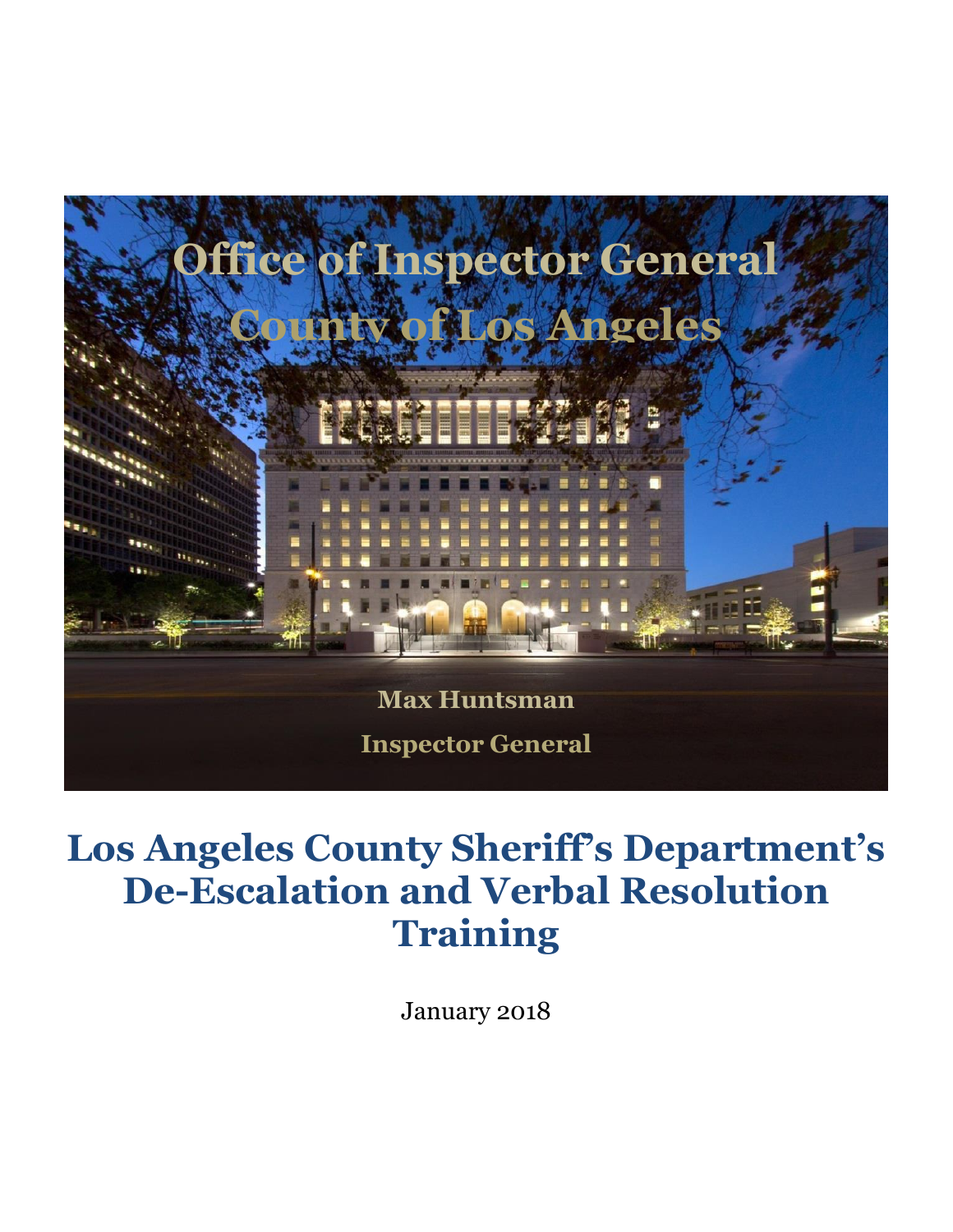#### Table of Contents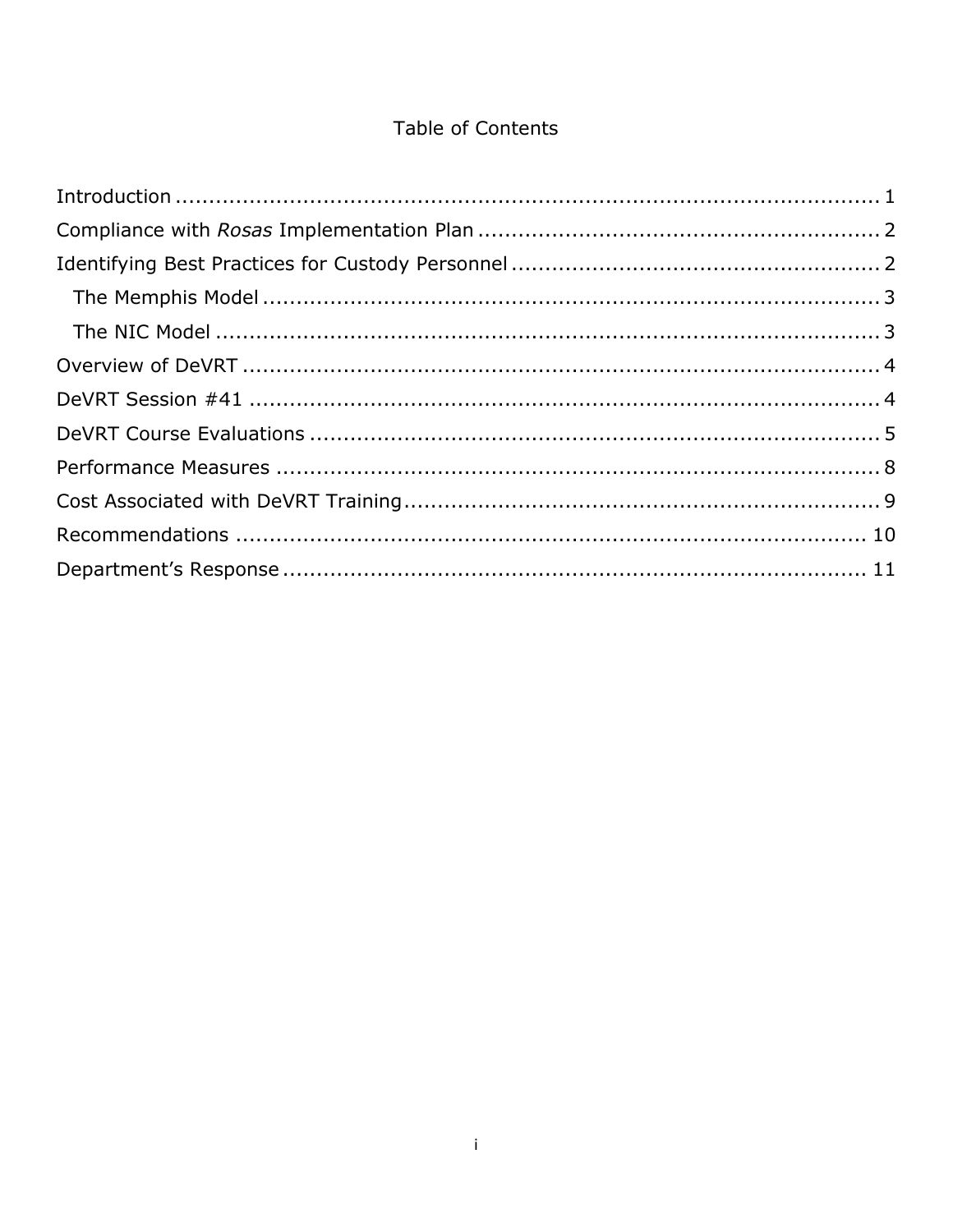#### <span id="page-2-0"></span>Introduction

The Los Angeles County Civilian Oversight Commission (COC) was directed by the Board of Supervisors (BOS) to "recommend potential improvements to the current co-response team deployment models that might more successfully achieve the program's mission of de-escalating violent confrontations between deputies and persons will mental illness." $1$  The Commission released its preliminary report, "Status Report of the Sheriff Civilian Oversight Commission Regarding the Mental Evaluation Team Program of the Los Angeles County Sheriff Department," on August 24, 2017.

From August 1, 2016, to August 4, 2016, members of the Office of Inspector General (OIG) evaluated the Los Angeles County Sheriff's Department's De-Escalation and Verbal Resolution Training (DeVRT), which is mentioned in the Commission's report. The objective of the DeVRT training is to provide deputies assigned inside the Los Angeles County jail system with the skills and the knowledge that would effectively help them in working with mentally ill and difficult inmates.

On January, 18, 2012, a federal class action lawsuit entitled *Alex Rosas, et al. v.*  Leroy D. Baca<sup>2</sup> (Rosas) was filed against former Los Angeles County Sheriff Leroy Baca. The lawsuit alleged that Sheriff Baca and the LASD staff failed to stop a pattern of violence by deputies against prisoners incarcerated in the Los Angeles County jail facilities. As part of the *Rosas* settlement, the Court appointed Mr. Richard Drooyan, Mr. Jeffrey Schwartz, and Mr. Robert Houston (the Panel) to develop a corrective action plan (Implementation Plan) and monitor and advise the court on the Department's compliance with the plan. $3$  The Department was mandated to "provide a minimum of thirty two (32) hours of Custody-specific, scenario-based, skill development training to all Deputy Sheriff's assigned to the Men's Central Jail (MCJ), the Twin Towers Correctional Facility (TTCF) or the Inmate Reception Center (IRC), or those who are assigned to work with mentally ill inmates at the Century Regional Detention Facility (CRDF) on Crisis Intervention and Conflict Resolution with eight (8) hours of refresher training every other year."<sup>4</sup> As a result, the Department developed the DeVRT for department personnel who work with prisoners within the Los Angeles County jail system.

l

 $^1$  This is known as the Mental Evaluation Team program (MET) and the BOS motion was passed on January 10, 2017

<sup>2</sup> *Alex Rosas, et al. v. Leroy D. Baca*, Case No. CV 12-00428 DDP.

<sup>3</sup> *Alex Rosas, et al. v. Leroy D. Baca*, Case No. CV 12-00428 DDP, Settlement Agreement and Release of Claims, p. 2.

<sup>4</sup> *Alex Rosas, et al. v. Leroy D. Baca*, Case No. CV 12-00428 DDP, Settlement Agreement Implementation Plan, p. 5.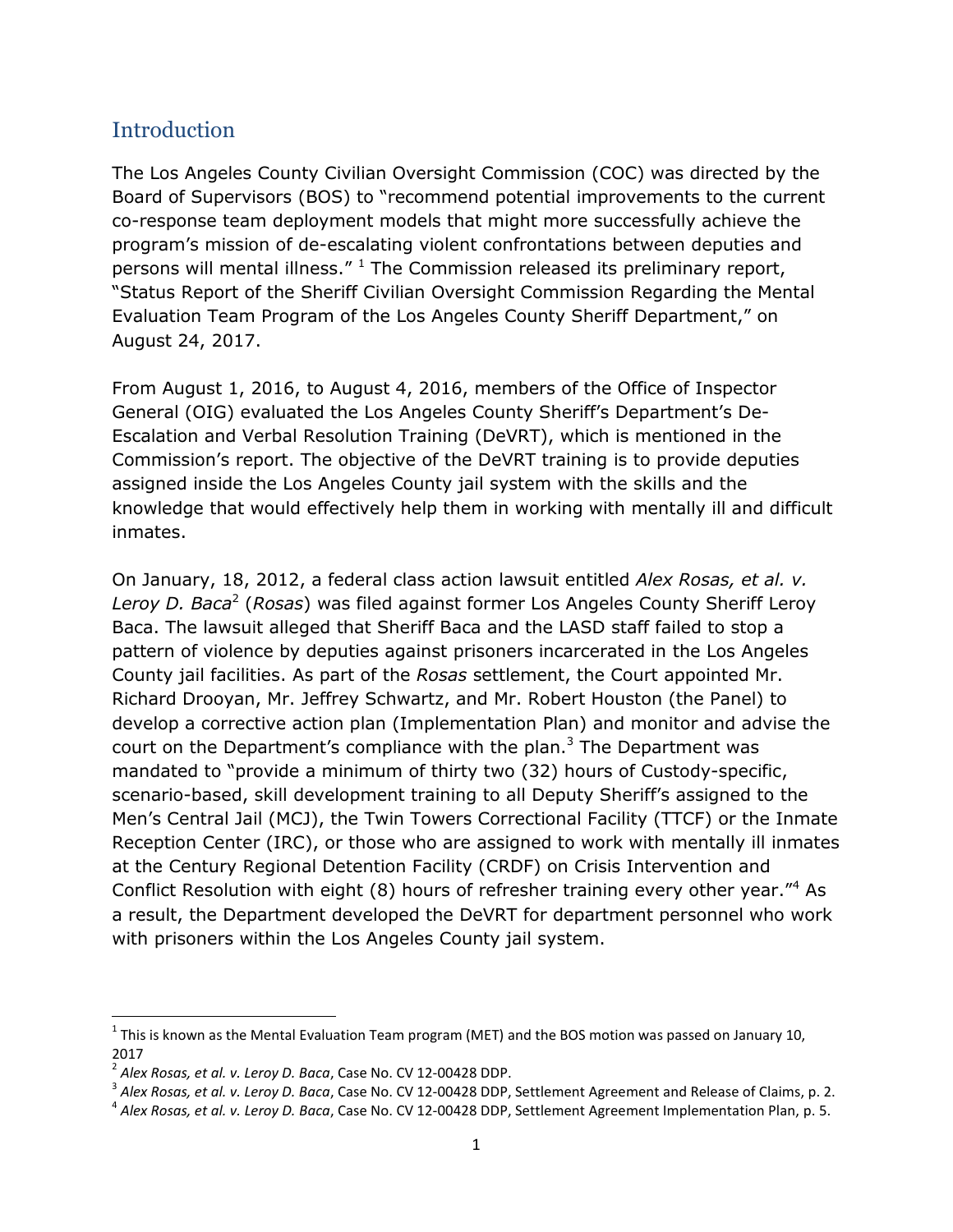On August 3, 2015, the Department offered its first DeVRT training course. This type of training is the first of its kind for the Department. This report provides an overview of the DeVRT training program and recommendations to the Department to ensure continued success with the program.

### <span id="page-3-0"></span>Compliance with *Rosas* Implementation Plan

As of November 30, 2017, approximately three thousand one hundred and twelve (3,112) LASD personnel have received DeVRT training. The *Rosas* settlement agreement required that the Department provide DeVRT training to all deputies assigned to MCJ, TTCF, or IRC or who are assigned to work with mentally ill inmates at the CRDF. However, the settlement plan in the case of *United States of America v. County of Los Angeles and Los Angeles County Sheriff Jim McDonnell, in his Official Capacity,*<sup>5</sup> DeVRT training is also required for deputies assigned to the North County Correctional Facility, the Pitchess Detention Center, and non-mental health housing units in CRDF. According to the Panel, "[d]epartment members have commented that they found the DeVRT training to be very valuable and have used what they learned in the training to avoid having to use force in potentially problematic situations".<sup>6</sup> The Department anticipates completing training of all personnel required by both settlement agreements no later than July 1, 2019. The Department will continue to provide DeVRT training to newly graduated deputies and custody assistants indefinitely.

#### <span id="page-3-1"></span>Identifying Best Practices for Custody Personnel

 $\overline{a}$ 

Prior to developing the DeVRT course, the Department conducted research and review of similar training programs taught by San Diego County, Orange County, the Salt Lake City Police Department, the Memphis Police Department (MPD), and the National Institute of Corrections (NIC). The Department eventually focused on two programs that they believed would be the best fit for the Department - MPD's training program, referred to as the "Memphis Model" and the program being taught by the NIC, referred to as the "NIC Model." The Panel strongly recommended that crisis interviewing be included as a learning module in DeVRT, therefore, the Department included the topic in the DeVRT curriculum. DeVRT staff describe DeVRT as a hybrid of the Memphis Model and the NIC Model with the addition of a crisis interviewing module.

<sup>&</sup>lt;sup>5</sup> United States of America v. County of Los Angeles and Los Angeles County Sheriff Jim McDonnell, in his Official *Capacity*, Case No. 15-cv-05903 DDP.

 $^6$  United States of America v. County of Los Angeles and Los Angeles County Sheriff Jim McDonnell, in his Official *Capacity*, Case No. 15-cv-05903 DDP, Panel's Second Report.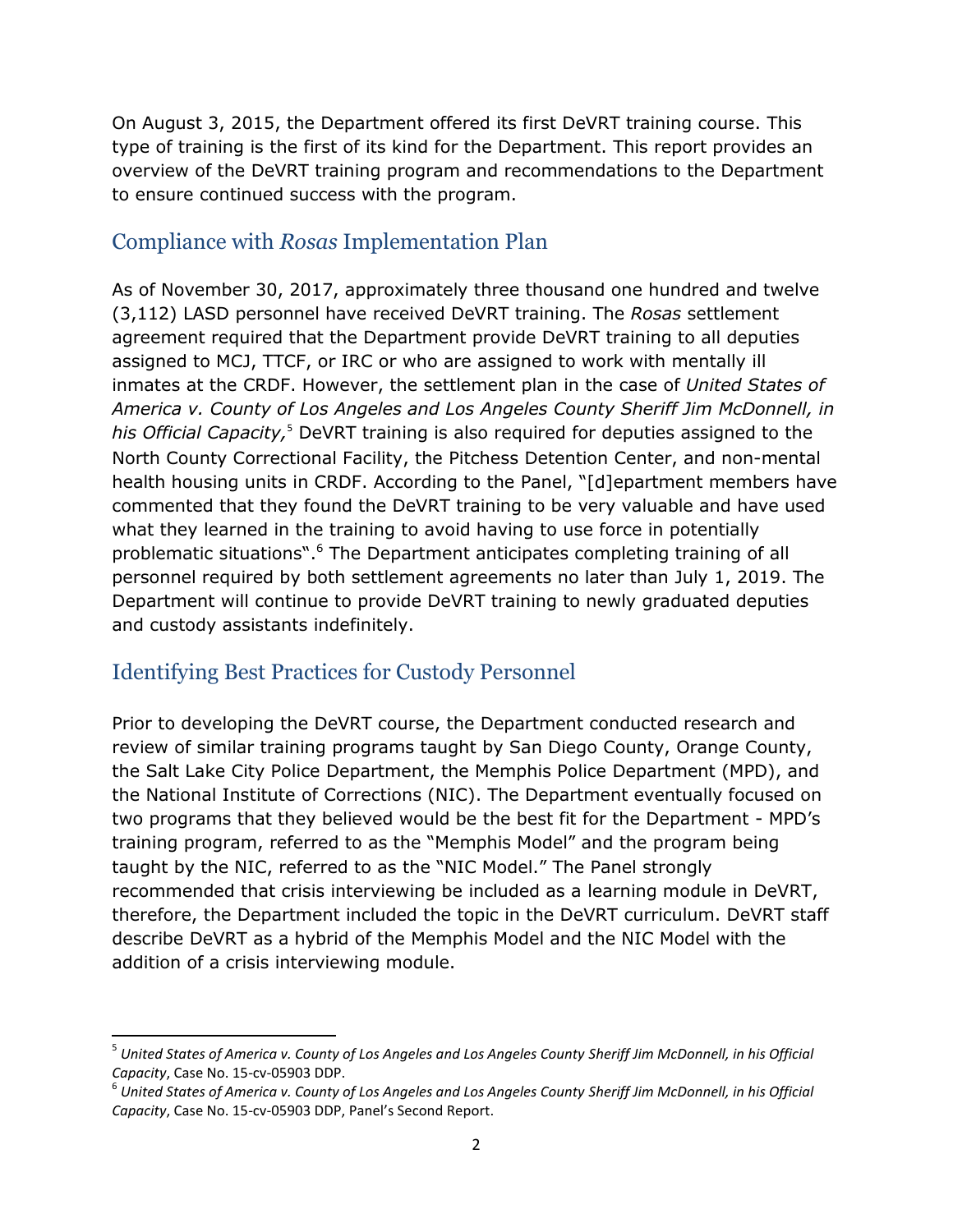#### <span id="page-4-0"></span>**The Memphis Model**

After the shooting of a mentally ill person by MPD in 1988, MPD joined in partnership with the Memphis Chapter of the National Alliance on Mental Illness (NAMI), mental health providers, and two local universities (the University of Memphis and the University of Tennessee) to organize, train and implement a specialized unit for the purpose of developing a more intelligent, understandable, and safe approach to handling mental crisis events. This community effort was the genesis of the MPD's Crisis Intervention Team (MCIT).<sup>7</sup>

The MCIT program provides law enforcement-based Crisis Intervention Training (CIT) to help those individuals with mental illness. Involvement in this model of CIT is voluntary and based within the Patrol Division of the Police Department. Currently, the MPD has approximately 268 officers who have received CIT that maintain coverage 24 hours a day, 7 days a week.<sup>8</sup>

#### <span id="page-4-1"></span>**The NIC Model**

 $\overline{\phantom{a}}$ 

In 2011, the NIC initiated a plan to train multidisciplinary leadership teams from around the country to develop and implement locally managed CIT programs within their home institutions. $9$  The NIC undertook a pilot program "designed to prepare three-person teams [representing the correctional, mental health, and consumer advocacy disciplines] to develop and implement CIT in their local jails and state prison systems."<sup>10</sup>

There are two significant differences between the NIC Model and DeVRT. The first is that the NIC Model remains strictly voluntary, no exceptions, and the second is that no new custody employees are eligible to attend an NIC class. The LASD requires all new custody deputies to attend DeVRT, as mandated by *Rosas*. Below is a chart reflecting the differences in the CIT models researched versus DeVRT.

 $7$  "The Memphis Model", Memphis Police Department, Accessed August 9, 2017, http://www.memphispolice.org/initiatives.asp

<sup>&</sup>lt;sup>8</sup> "The Memphis Model", Memphis Police Department, Accessed August 9, 2017, http://www.memphispolice.org/initiatives.asp

<sup>&</sup>lt;sup>9</sup> "Training U.S. Correctional Officers in Mental Health Emergency Response Using the Memphis Crisis Intervention Team Model", Accessed February 21, 2017 http://www.merage-equitas.org/wp-

content/uploads/2014/06/Training-US-Correctional-Officers-in-Mental-Health-Response.pdf, Pg. 3

<sup>&</sup>lt;sup>10</sup> "Training U.S. Correctional Officers in Mental Health Emergency Response Using the Memphis Crisis Intervention Team Model", Accessed February 21, 2017, http://merage-equitas.org/wp-content/uploads/2014/06/Training-US-Correctional-Officers-in-Mental-Health-Response.pdf, Pg. 3.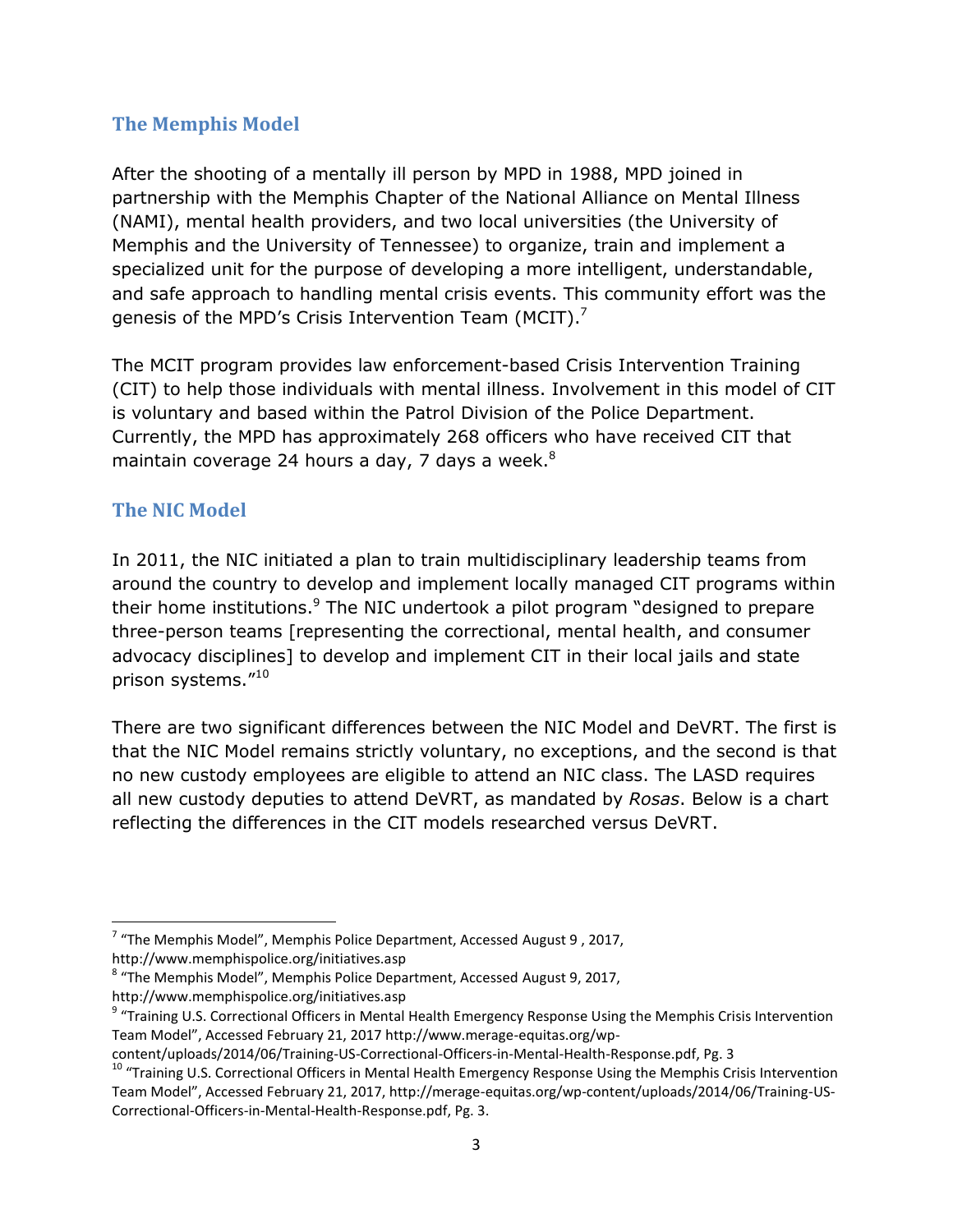|                                | <b>Memphis Model NIC Model</b> |     | <b>DeVRT</b> |
|--------------------------------|--------------------------------|-----|--------------|
| Number of Course Hours         | 40                             | 40  | 32           |
| <b>Voluntary Participation</b> | Yes.                           | Yes | No           |
| Offered to New Employees       | No                             | No  | Yes          |
| Periodic Refresher Training    | No                             | N٥  | Yes          |

#### **Table 1 – Comparison of Various Mental Health Training Models**

## <span id="page-5-0"></span>Overview of DeVRT

DeVRT is jointly taught to deputies and custody assistants by sworn members of the Department and mental health professionals in a team-teaching approach.<sup>11</sup> Teaching techniques include role-playing exercises that focus on scenario-based training similar to situations faced daily in the custody setting.

DeVRT provides the students multiple opportunities to learn and apply these skills through scenario-based training/role-playing. Students both participate in the roleplaying exercises and observe their peers' participation. The students are given immediate feedback from the instructors and two psychologists so they are corrected or commended instantly. According to Department personnel, the "immediate feedback" is what distinguishes this course from many other similar types of training.

In addition to role-playing, the LASD also utilizes a use-of-force simulator system as a teaching tool. This simulator, referred to as Multiple Interactive Learning Objectives (MILO) system, is an interactive use-of-force training system that provides different scenarios to train students on situations that they may encounter in a custody setting. The DeVRT training staff created several interactive video scenarios that provide the students various options to best complete the scenario effectively.

### <span id="page-5-1"></span>DeVRT Session #41

From August 1, 2016, to August 4, 2016, staff from the Office of Inspector General (OIG) attended DeVRT training Class #41. The DeVRT course examines core concepts that emphasize effectively working with inmates with mental illness and disabilities and in situations within the correctional environment where the use of de-escalation techniques and communication strategies could lead to a decrease in the use of force. The attached schedule (Attachment 1) illustrates the current curriculum and course topics. This is not a pass/fail course. Throughout the course, open discussion by students is encouraged after each section of instruction or

l  $11$  Custody Assistants are non-sworn personnel that assist sworn personnel in maintaining order and security in Los Angeles County jail facilities.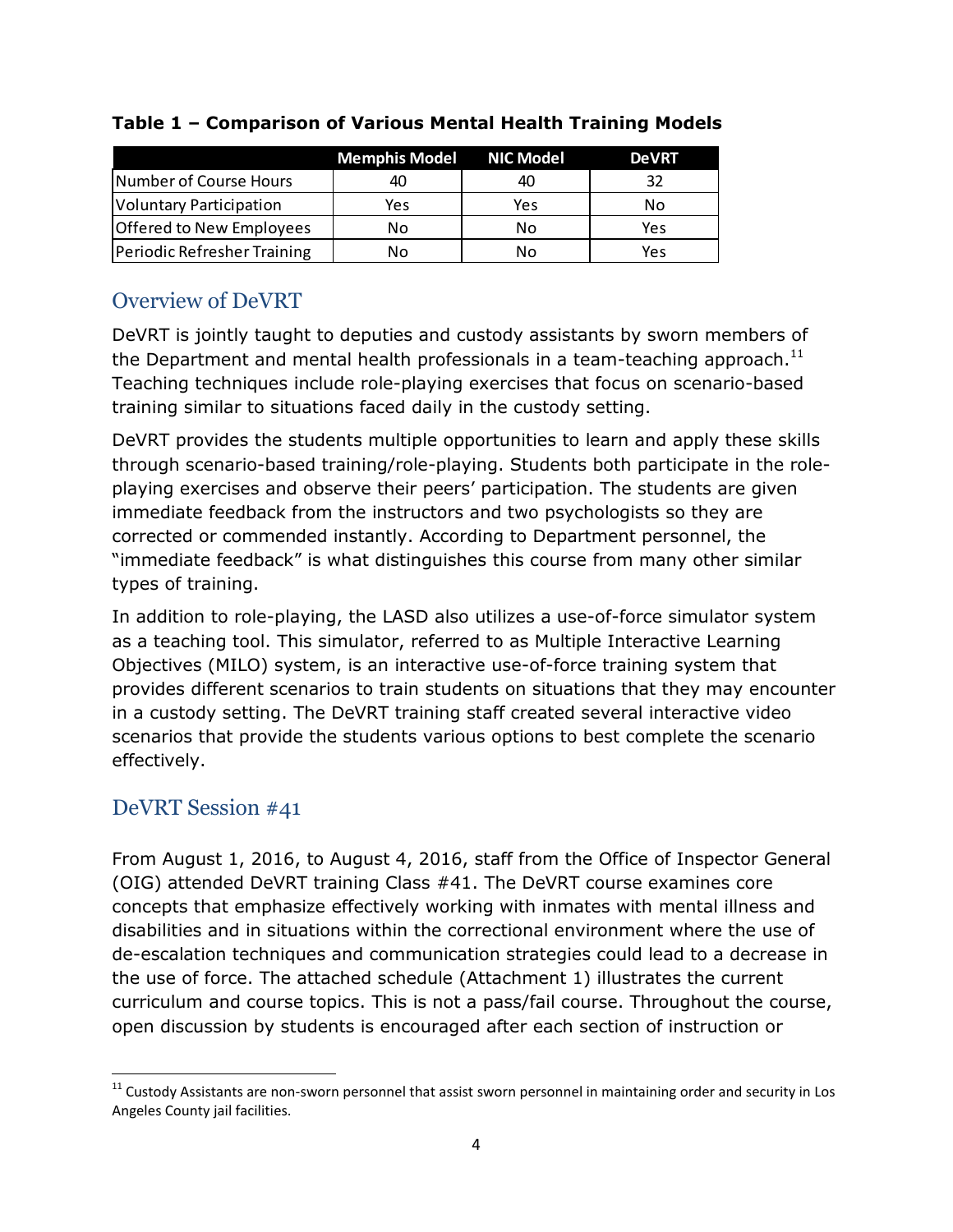scenario based role playing. The instructors focus on giving students open and ongoing feedback about their performance throughout the course.

Throughout the course, instructors repeatedly emphasized that students should "focus on the skills, not the scenario" and students should be "humane and compassionate." The significance of the DeVRT program is the teaching methods used by the staff, such as giving immediate coaching and feedback to students during and after the role playing scenarios.

NAMI provided two guest speakers who shared personal stories describing the reality of living with mental illness. The first guest speaker was an individual suffering from mental illness. The second guest speaker was a family member of an individual suffering from mental illness. The first guest speaker discussed her mental illness and what strategies worked with her to "deescalate" a certain situation she was involved in with law enforcement. We found the NAMI speakers to be very worthwhile contributors to the DeVRT curriculum.

Various training aids were developed by the DeVRT creators to provide instructors with insight into the training, such as a pre-test, a post-test, course evaluations to be completed by students each day, and scenario based testing. DeVRT staff stated that while they review the various training aids at the end of each class, they do not currently conduct any formal analysis or compile data to measure student feedback and instructor performance. The Department reports that they did formally compile and analyze data by instructor as well as topic for DeVRT for the period of August 2015 through September 2016; however, they suspended conducting such analysis because it was labor intensive and did not reveal any significant variances across the data.

#### <span id="page-6-0"></span>DeVRT Course Evaluations

We reviewed post-tests and course evaluations for DeVRT Class #39 and Class #41. DeVRT Class #39 was conducted between July 18, 2016, and July 21, 2016, and was attended by thirty-eight newly appointed deputy sheriffs.<sup>12</sup> DeVRT Class #41 was conducted between August 1, 2016, and August 4, 2016, and was attended by thirty-two deputy sheriffs with experience ranging from three to twenty-six years with the Department. We compared the feedback from the newly appointed deputies to that of the experienced deputies.

The pre-test and post-test for the course consists of twenty-two multiple-choice questions pertaining to effective ways of interacting with individuals with mental illness, de-escalation strategies, and other core concepts of the training. OIG staff

 $\overline{\phantom{a}}$  $12$  These newly appointed deputy sheriffs had not yet reported for duty at their assigned custody facilities or had less than one year of experience.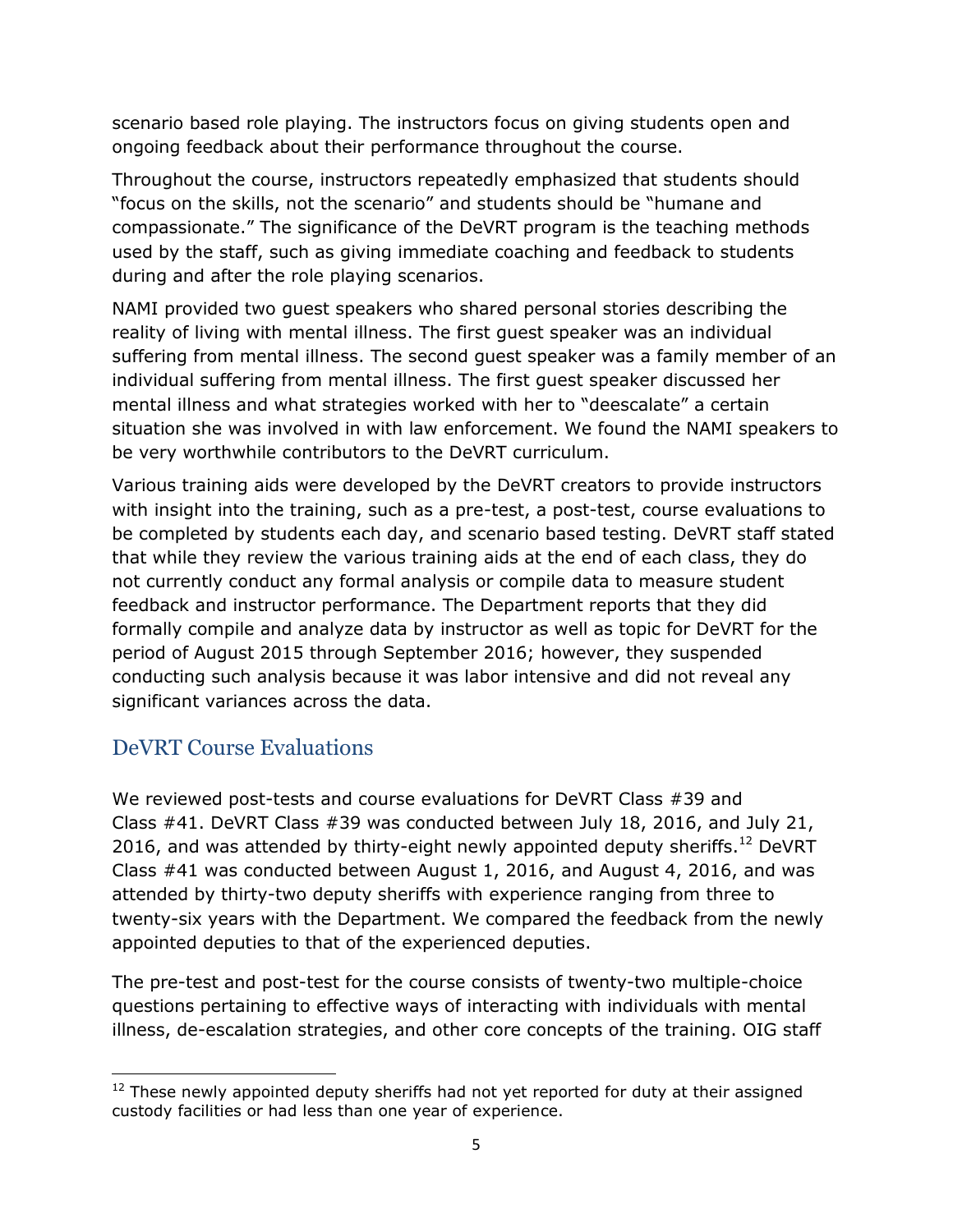reviewed the post-tests completed by students for both classes and determined the students performed well. The total possible maximum score for the post-test was 22. The average post-test score for Class #39 was 21.47 and Class #41 was 21.56.

At the conclusion of each topical presentation students complete evaluations for each instructor, rating them on several dimensions (i.e., clearly stated objectives, knowledgeable on topic, presentation was understandable, delivery was well organized, participation was encouraged, and training aids were helpful). At the end of the training course, students completed an overall final evaluation of the course. OIG staff reviewed final course evaluations completed by students for Class #39 and Class #41. OIG staff noted that the majority of the students gave positive feedback on the course. The following tables show the final course evaluation questions and an overview of the students' feedback for DeVRT Class #39 (Table 2) and Class #41 (Table 3).

| Question                                                                   | <b>Strongly</b><br>Agree | Agree | Disagree | Strongly<br>Disagree | Did not<br>answer |
|----------------------------------------------------------------------------|--------------------------|-------|----------|----------------------|-------------------|
| The content of the class was what I<br><b>i</b> expected                   | 54.1%                    | 43.2% | 2.7%     | $0.0\%$              | $0.0\%$           |
| The content of this class was relevant to<br>2 my job                      | 81.1%                    | 18.9% | 0.0%     | $0.0\%$              | $0.0\%$           |
| This training program will help me do my job<br><b>3</b> better            | 81.1%                    | 18.9% | $0.0\%$  | 0.0%                 | $0.0\%$           |
| 4 This training program was well organized                                 | 78.4%                    | 21.6% | 0.0%     | $0.0\%$              | $0.0\%$           |
| This training program has increased my<br>5 knowledge in this content area | 83.8%                    | 16.2% | $0.0\%$  | $0.0\%$              | $0.0\%$           |
| I will apply what I have learned back on my<br>6 job                       | 81.1%                    | 18.9% | $0.0\%$  | $0.0\%$              | $0.0\%$           |

|  | Table 2 - DeVRT Class #39 Final Course Evaluation Summary |  |
|--|-----------------------------------------------------------|--|
|  |                                                           |  |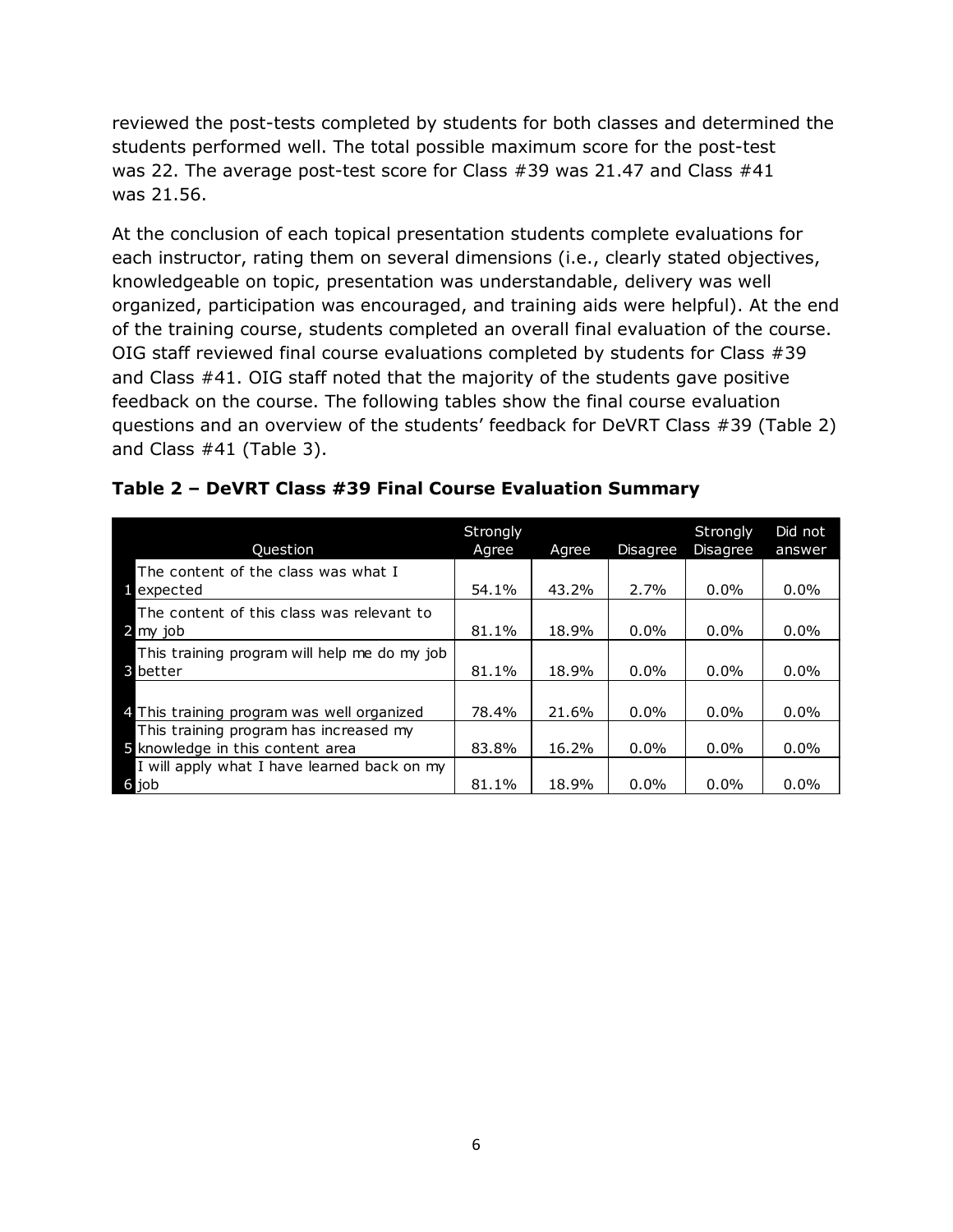| Question                                                                   | <b>Strongly</b><br>Agree | Agree | Disagree | Strongly<br><b>Disagree</b> | Did not<br>answer |
|----------------------------------------------------------------------------|--------------------------|-------|----------|-----------------------------|-------------------|
| The content of the class was what I<br>il expected                         | 25.9%                    | 51.9% | 3.7%     | 11.1%                       | $7.4\%$           |
| The content of this class was relevant to<br>2 my job                      | 22.2%                    | 55.6% | 3.7%     | 11.1%                       | $7.4\%$           |
| This training program will help me do my job<br><b>3</b> better            | 63.0%                    | 29.6% | 3.7%     | 3.7%                        | $0.0\%$           |
| 4 This training program was well organized                                 | 70.4%                    | 29.6% | $0.0\%$  | $0.0\%$                     | $0.0\%$           |
| This training program has increased my<br>S knowledge in this content area | 66.7%                    | 33.3% | $0.0\%$  | $0.0\%$                     | $0.0\%$           |
| I will apply what I have learned back on my<br>6 job                       | 59.3%                    | 33.3% | 3.7%     | 3.7%                        | $0.0\%$           |

#### **Table 3 - DeVRT Class #41 Final Course Evaluation Summary**

Instructors conduct scenario-based testing during role playing exercises and the interactive computer generated training (Milo Simulator) portions of the class. During scenario-based testing, DeVRT instructors evaluated whether or not a student was successful in meeting the following seven objectives.

- 1) Introduction The student introduces self and asks the name of the inmate.
- 2) Rapport The student demonstrates active listening skills. The student provides a sense of safety, comfort, and understanding. The student indicates their intent to help, empathizes with the inmate, shows interest, and is patient and respectful.
- 3) Vocal Pattern The student maintains a calm, patient tone and pace throughout the interaction with the inmate.
- 4) Non-verbal (Demeanor/Movement) The student maintains a safe yet engaged distance, open posture, hands are calm/non-threatening, appropriate eye contact, appropriate facial expressions, and use of command presence.
- 5) Slow Down Pace The student uses time, rapport, vocal pattern, and non-verbal techniques in a manner that promotes de-escalation.
- 6) Problem Solving The student's action plan fits the problem. The student uses available resources, when applicable. The student provides appropriate options.
- 7) Tactics/Safety The student demonstrates appropriate officer safety, such as, maintaining safe distance, simulated search method, bladed stance, hands are ready but relaxed, asks about objects, and uses their partner when appropriate.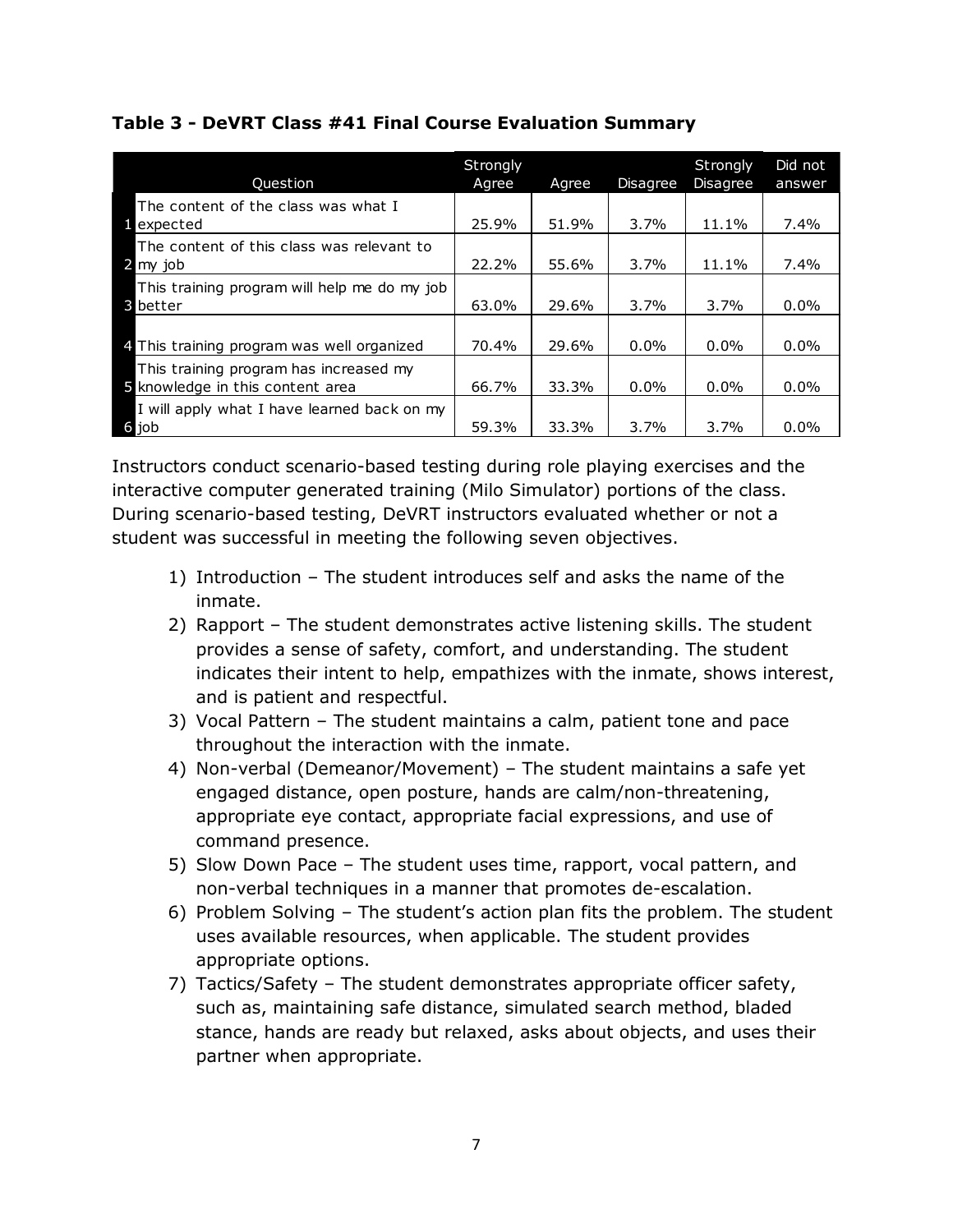Each student had five to seven minutes to complete a scenario. If a student was not adequately progressing, the instructors called a "time out" and coached the student on how to proceed with the scenario. After students completed each scenario, the instructors de-briefed each student and provided constructive feedback. During our observation of Class #41, we observed student participation in role playing exercises and interactive computer generated training using the Milo system. OIG staff also observed instructors conducting scenario based testing. During our observation, we noted that students were engaged with the instructors and appeared to be receptive to coaching and feedback during de-briefing.

#### <span id="page-9-0"></span>Performance Measures

The Department stated that DeVRT is currently evaluated on an informal basis by the DeVRT training staff. Students complete a pre-test on the first day of class which is collected and put aside until the final day of class when the pre-tests are used by the instructors to facilitate group discussion with the students. The pretests and post-tests are gathered and reviewed by the DeVRT training staff and are ultimately filed with the Custody Training and Standards Bureau.

In May of 2016, Custody Division Manual (CDM), Section 7-01/010.05, Reporting Prevented Uses of Force, was implemented to capture the effectiveness of DeVRT. This policy states "A prevented use of force occurs any time personnel are able to employ effective de-escalation techniques in order to gain compliance from uncooperative or combative inmates. If custody personnel have successfully deescalated an incident they shall notify a supervisor (supervising line deputy or above). In cases where the supervisor can confirm or has witnessed a prevented use of force, the supervisor shall document the incident with an entry in the Electronic Line Operations Tracking System (e-LOTS). The entry shall be made prior to the end of the shift from which the incident occurred." All custody facilities are required to utilize e-LOTS system to track their use-of-force packages and alleged use-of-force investigations.

OIG staff reviewed the Custody Division Manual to determine if a "prevented use of force" is defined. We noted that CDM Section 7-08/030.00, Electronic Immobilization Device Procedures, states "[i]f the supervisor determines that verbal warnings or the displaying of the electrical arc resulted in a prevented use of force, this shall be documented per CDM section 7-01/010.05, Reporting Prevented Uses of Force." No other definition or examples of a prevented use-of-force is in the CDM.

The Department reports that, in order to track short and long term impact of the DeVRT training, it is revising the Supervisor's Report on Use of Force form (LASD Form SH-R-438P) to include a check box to document whether or not employees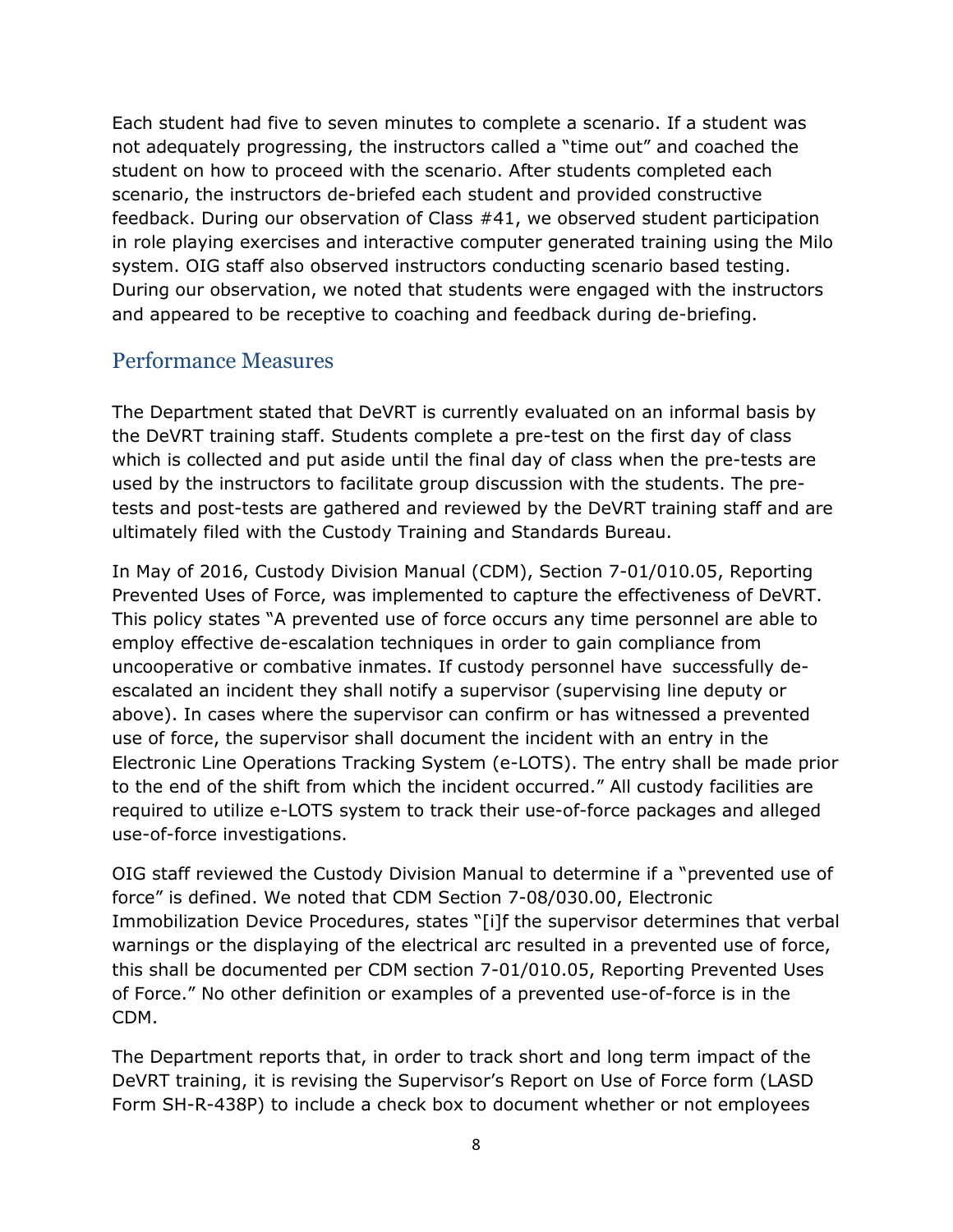involved in a use-of-force have attended DeVRT. Additionally, the Department stated that a reduction in the number of civil lawsuits filed against the LASD alleging force at MCJ is anticipated. According to the Department, this will be another benchmark used to determine the effectiveness of DeVRT.

Past research and studies have been conducted to validate the effectiveness of both the Memphis and NIC models. Due to the various factors involved with the *hybrid* approach of CIT, revised measures are required to ensure the DeVRT model is as, or more, effective as the others. According to research by Robert O. Brinkerhoff, just 15% of what is learned during training will be applied on the job if it is not reinforced and monitored.<sup>13</sup>

## <span id="page-10-0"></span>Cost Associated with DeVRT Training

According to Custody Training and Standards Bureau staff, the cost to cover backfill overtime<sup>14</sup> per attendee of the DeVRT training course is as follows.

- Bonus Deputy Sheriff<sup>15</sup> \$2,545.92
- Deputy Sheriff<sup>16</sup> \$2,341.12
- Custody Assistant $17 $1,506.24$

The DeVRT Program currently has five permanent staff members (one lieutenant, one sergeant, two bonus deputies, and one operations assistant  $I^{18}$ ). Additionally, the DeVRT Program also has four sergeants who are on loan from other custody units and two licensed clinical psychologists on loan from the Department's Psychological Services Bureau. According to the Department, the total cost for the DeVRT program to date is approximately \$7.3 million.

#### **Conclusion**

Throughout this review, Department personnel have remained open and responsive to our inquiries. They shared available data with us and compiled data in response

Training%20Evaluation%20Plan%20T%20D%20June%202013.pdf

 $\overline{\phantom{a}}$ <sup>13</sup> "Creating a Post Training Evaluation Plan", accessed November 21, 2016

http://www.kirkpatrickpartners.com/Portals/0/Resources/Articles/Creating%20a%20Post-

 $14$  Overtime to backfill the regular post of an employee while they are attending training.

<sup>&</sup>lt;sup>15</sup> Within the Deputy Sheriff classification there are designated Bonus level positions. These specialized positions are recognized as positions that require certain skills and/or expertise.

 $16$  Deputy Sheriffs are the main work force from the sworn category and are responsible for performing a wide variety of law enforcement functions.

<sup>&</sup>lt;sup>17</sup> Custody Assistants are non-sworn personnel that assist sworn personnel in maintaining order and security in Los Angeles County jail facilities.

 $18$  The Operations Assistant I is a non-sworn department member assigned to the DeVRT program to assist with administrative tasks.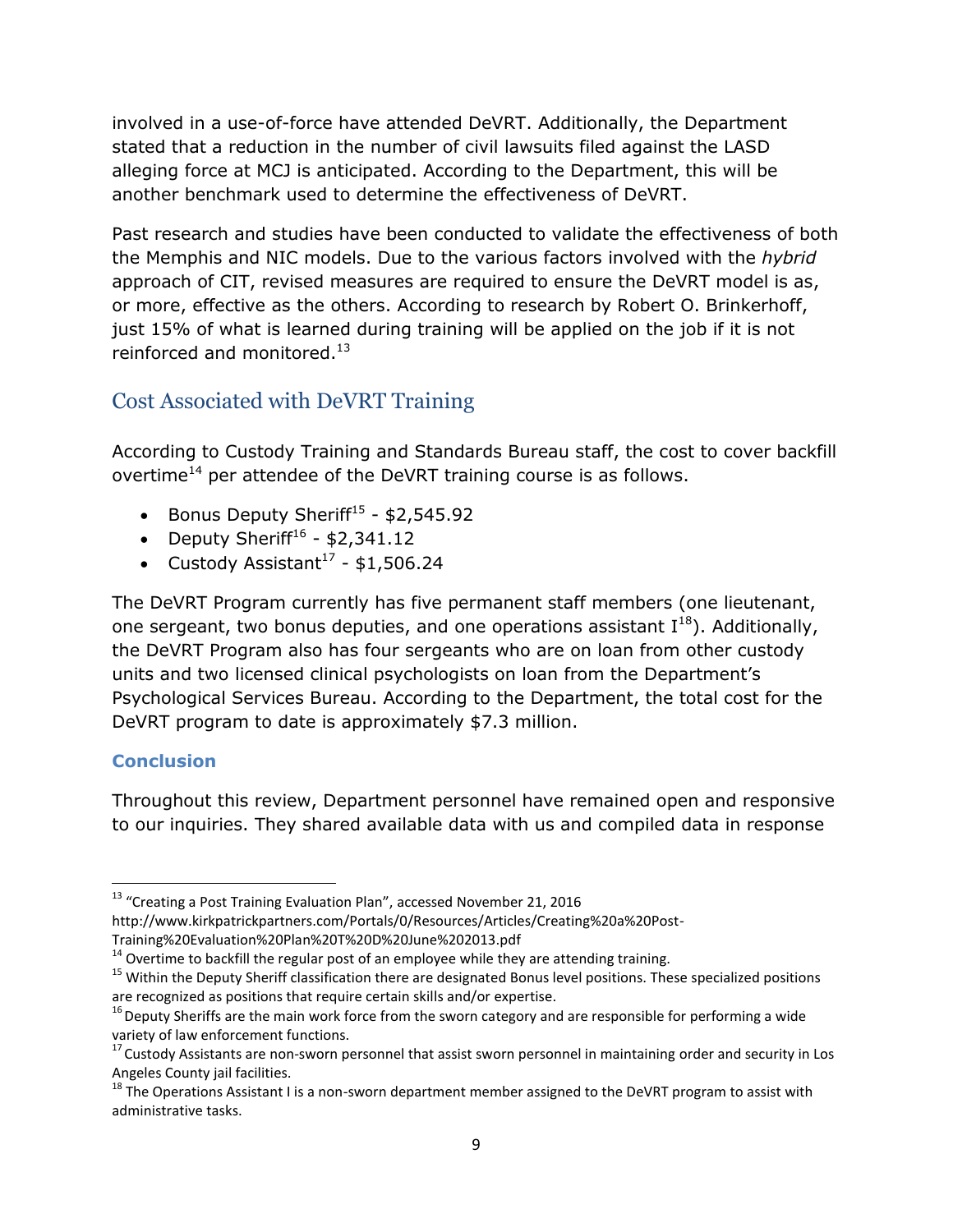to our requests in a timely manner. Their cooperation was essential to gathering information necessary to complete our review and is greatly appreciated.

From the OIG's observation in the classroom, custody staff appear to be receptive to the DeVRT training. The key action item for the Department is to validate the indicators used in determining the reduction in force as a result of the training.

The Department's current policy regarding prevented uses of force is too subjective. The policy leaves room for interpretation which may result in inconsistent reporting and unreliable data.

Overall, the DeVRT program is providing custody personnel with new and enhanced skills to de-escalate a mental health crisis or other critical incidents during the course of their day-to-day duties.

#### <span id="page-11-0"></span>Recommendations

 $\overline{\phantom{a}}$ 

- 1. The Department should identify meaningful performance measures to evaluate the effectiveness of the DeVRT training. We suggest using the National Institute of Corrections (NIC) model of measuring performance that establishes goals, objectives and key indicators of outputs and outcomes using the scorecard method.<sup>19</sup> The NIC model of performance measures provides a sound basis for measuring performance in other custodial settings where similar types of programs have been initiated.
- 2. The Department should consider revising CDM section 7-01/010.05, Reporting Prevented Uses of Force, to more clearly define what constitutes a "prevented use of force." Additionally, the Department should consider including training regarding the Prevented Use of Force policy and procedures in the DeVRT course.
- 3. In order to track the impact of the DeVRT training the Department should revise LASD Form SH-R-438P, Supervisor's Report on Use of Force, to include a check box to document whether or not employees involved in a use-offorce have attended DeVRT.
- 4. The LASD Audits and Accountability Bureau (AAB) should conduct random audits of the DeVRT and its performance measurements, once established, to determine if the de-escalation policy is being followed consistently with effective outcomes.

<sup>&</sup>lt;sup>19</sup> "The Evidence-Based Decision Making (EBDM) in Local Criminal Justice Systems Starter Kit: 6a: Measuring Your Performance", National Institute of Corrections, accessed November 21, 2016, https://info.nicic.gov/ebdm/?q=node/77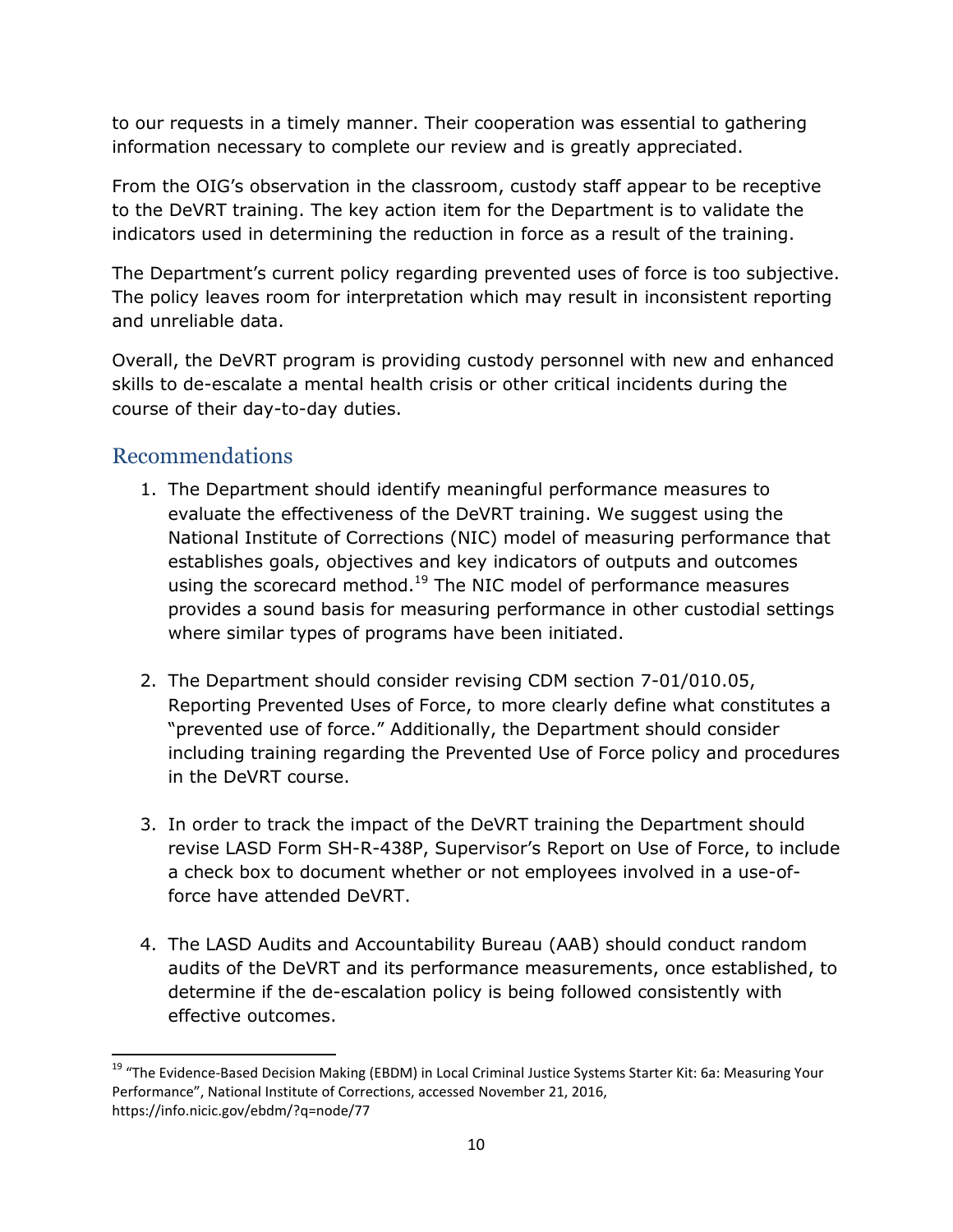# <span id="page-12-0"></span>Department's Response

See the attached letter from the Department dated December 27, 2017.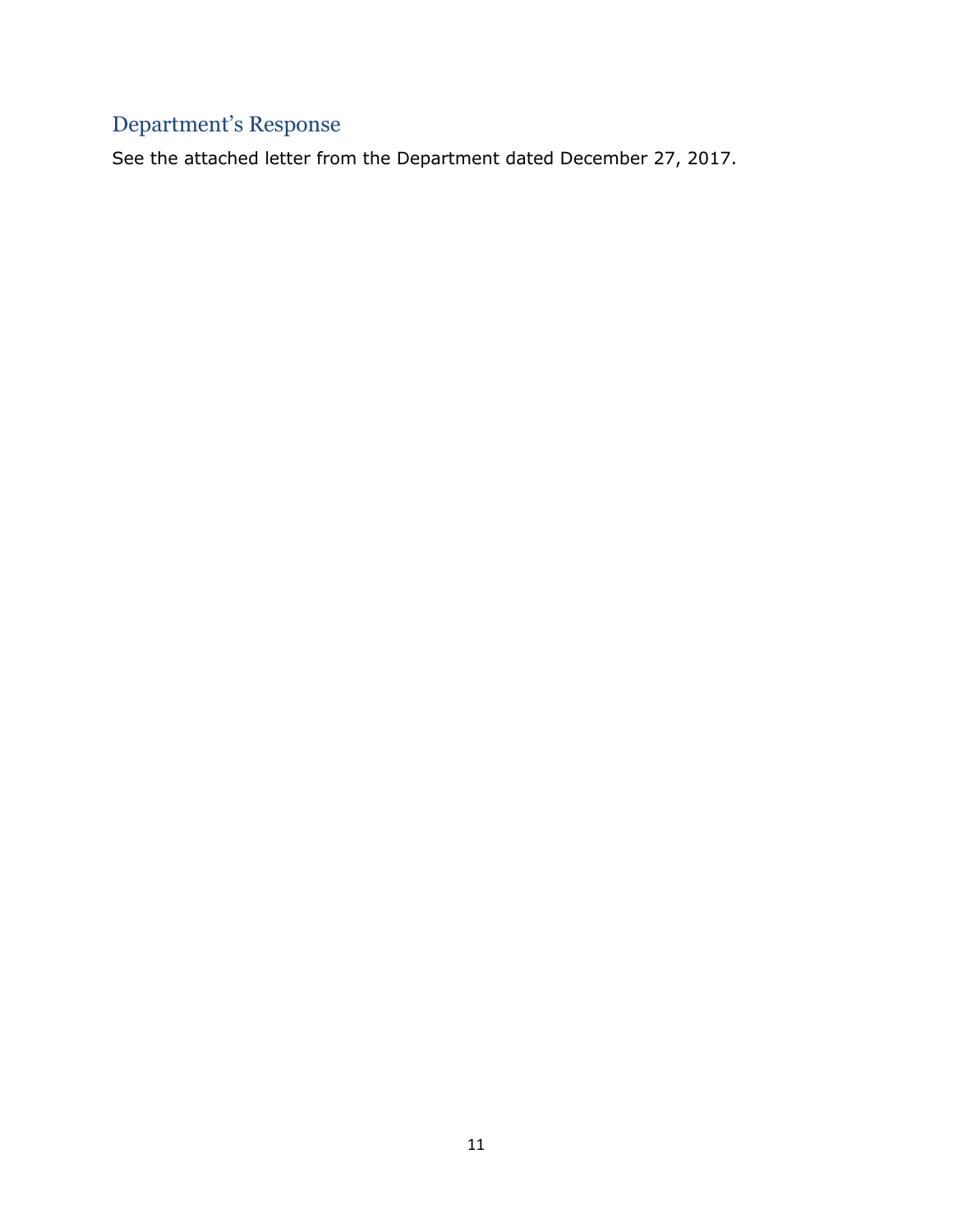

# **A PRICE OF THEF SHERIFF**

# COUNTY OF LOS ANGELES **HATLOF JUSTICE**



JIM MCDONNELL, SHERIFF

December 27, 2017

Max Huntsman, Inspector General Los Angeles County Office of Inspector General 312 South Hifi Street, 3rd Floor Los Angeles, California 90013

Dear Mr. Huntsman:

#### RESPONSE TO THE LOS ANGELES COUNTY OFFICE OF INSPECTOR GENERAL REPORT -THE DEPARTMENT'S DE-E\$CALATION AND VERBAL RESOLUTION TRAINING (DeVET) PROGRAM

Attached is the Los Angeles County Sheriff's Department's (Department) response to the Los Angeles County Office of Inspector General's (OIG) final repor<sup>t</sup> entitled, "The Department's IDe-escalation and Verbal Resolution Training (DeVRT) Program."

We thank you and your staff for your efforts in providing an overview of the DeVRT training program and recommendations to the Department to ensure continued success with the program.

The effort and dedication made by members of the OIG to execute this repor<sup>t</sup> are greatly appreciated by the Department. The Department will continually strive to meet andjor exceed the recommendations of this report.

The Audit and Accountability Bureau has the responsibility to monitor and document the Department's response related to this evaluation. Should you have any questions regarding the Department's response, <sup>p</sup>lease contact Captain Steven E. Gross at (323) 307-8302.

Sincerely,

JIM McDONNELL, SHERIFF

ACQUS A. LA BERGE UNDERSHERIFF

211 WEST TEMPLE STREET, LOS ANGELES, CALIFORNIA 90012

A Tradition of Service<br>— <sup>Gince</sup> 1850—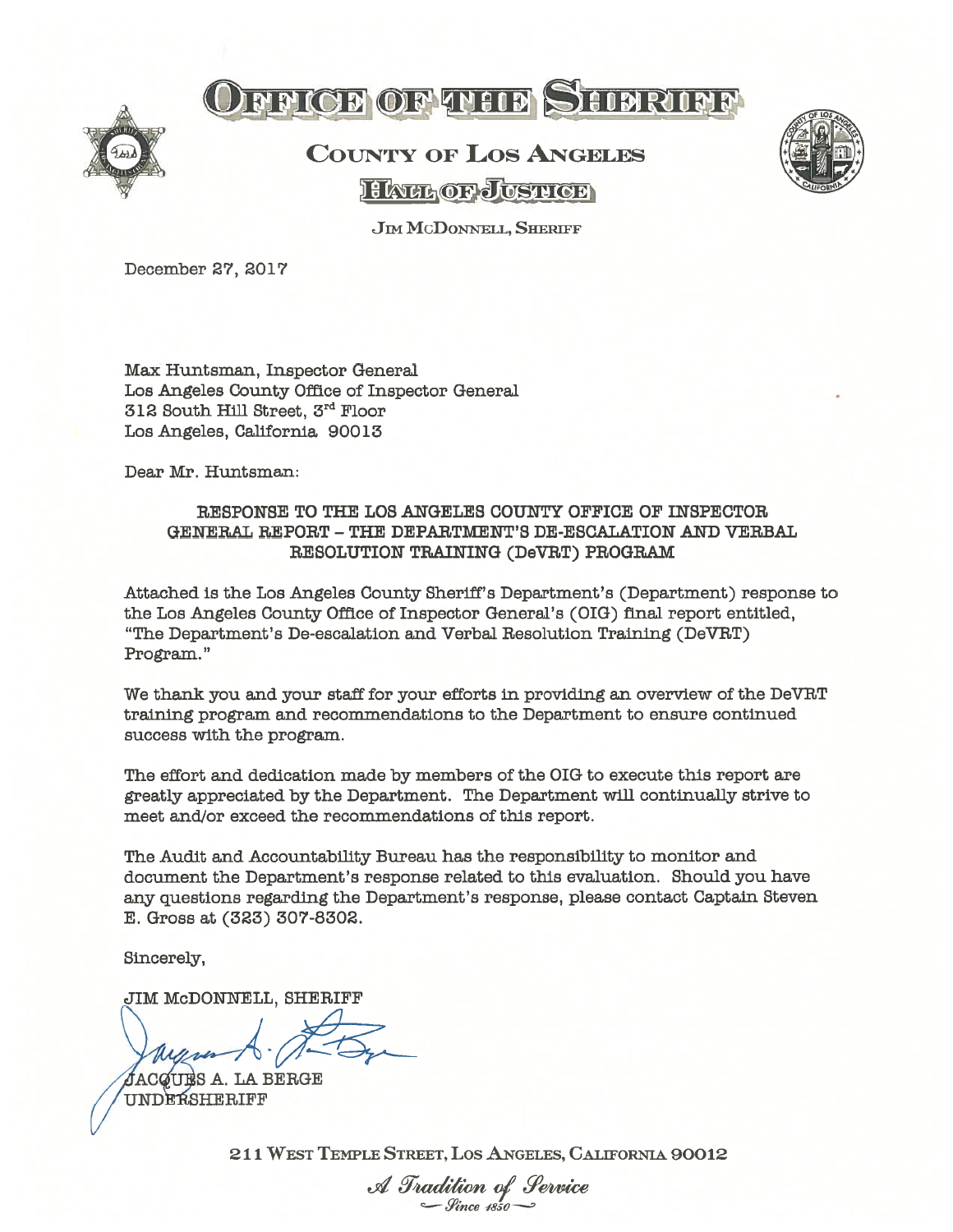#### RESPONSE TO THE LOS ANGELES COUNTY OFFICE OF INSPECTOR GENERAL REPORT

#### COUNTY OF LOS ANGELES — SHERIFF

SUBJECT: OFFICE OF INSPECTOR GENERAL'S (OIG) REPORT ON THE DEPARTMENT'S DE-ESCALATION AND VERBAL RESOLUTION TRAINING (DeVRT) PROGRAM

#### RESPONSE TO RECOMMENDATIONS BY THE OIG

1. The Department should identify meaningful performance measures to evaluate the effectiveness of DeVRT training.

Response: Concur. The Department will create <sup>a</sup> strategic working group who will identify meaningful performance measures and develop <sup>a</sup> <sup>p</sup>lan for successful implementation of this recommendation. <sup>A</sup> propose<sup>d</sup> time frame to carry out the required actions for completion will be addressed once the working group has developed <sup>a</sup> <sup>p</sup>lan to implement this comprehensive task.

2. The Department should consider revising CDM section 7-01/010.05, Reporting Prevented Uses of Force, to more clearly define what constitutes <sup>a</sup> "prevented use of force."

Response: Concur in part. The portion of the OIG repor<sup>t</sup> addressing this matter indicates that CDM Section 7-01/010.05, Reporting Prevented Uses of Force, was implemented to capture the effectiveness of DeVRT. However, this CDM section was created by Custody Support Services to streamline and officially document <sup>a</sup> process that was already in <sup>p</sup>lace years prior. The statistical information gathered prior to the CDM section being implemented varied from custody facility to custody facility. As such, de-escalation skills preventing <sup>a</sup> reported use of force were being used every day without being uniformly documented, making it difficult to compare prevented uses of force versus actual uses of force. This CDM section was neither created nor intended to specifically capture the "effectiveness" of DeVRT.

With that being said, the Department has found it more challenging than expected to uniformly repor<sup>t</sup> instances of successful de-escalation. Personnel so commonly employ de-escalation techniques during a given work shift, ranging from the most simple of actions to more substantive and intricately <sup>p</sup>lanned ones, that it becomes difficult to quantify and then repor<sup>t</sup> on each individual instance. Additionally, CDM 7-01/010.05, essentially requires (at potential penalty of discipline) reporting on <sup>a</sup> counterfactual, or the absence of information — it may be impossible to know with any measure of certainty whether there would have been <sup>a</sup> Use of Force but for <sup>a</sup> particular de-escalation effort. Knowing whether the de-escalation truly "prevented" <sup>a</sup> Use of Force, and should therefore be quantified and reported on, is inherently speculative; it is also, therefore, hard to do with any uniformity from employee to employee, facility to facility, etc.

1